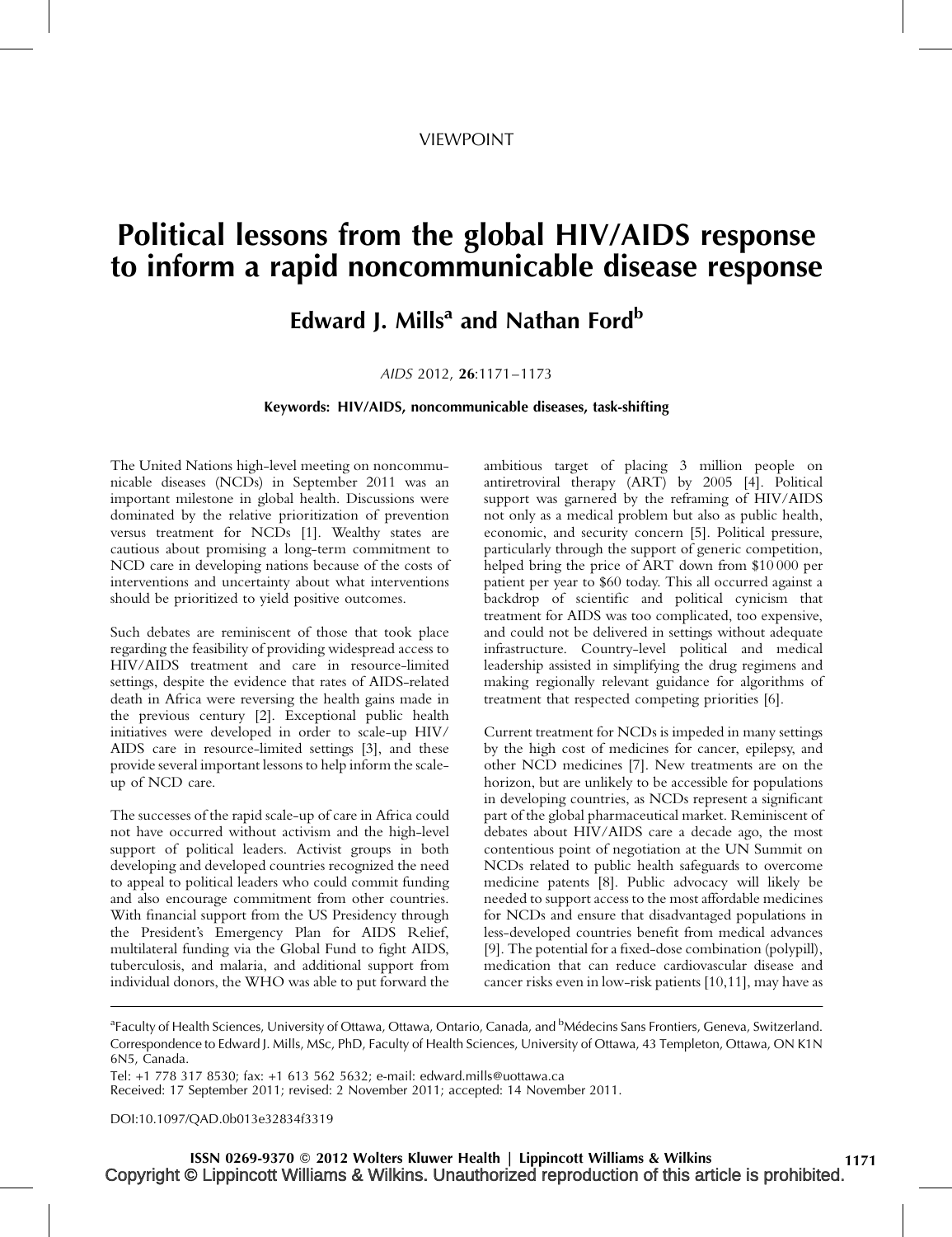similar an impact on turning the tide of epidemics as the fixed dose antiretroviral did.

HIV/AIDS programmes have come under recent criticism for diverting resources from the broader goal of health systems strengthening, yet there is little agreement about what indicators represent a strong health system [\[12\]](#page-2-0). The fact that the HIV/AIDS response was initially conceived as a vertical programme, with financial and technical resources directed at the specific objective of reducing HIV/AIDS morbidity and mortality, was largely the result of a political choice to frame HIV/AIDS as a disaster requiring an emergency intervention. The successes of the HIV/AIDS health systems approach can be characterized by its focus on supply chain management of drugs and on human resource constraints. Although an integrated response to NCD care is needed to ensure access to care at scale, vertical programmes will likely be initially required in some settings to develop and adapt models of care and generate evidence that NCDs can be managed effectively in under-resourced settings.

Task shifting approaches that delegated specific clinical responsibilities to nonphysician clinicians have been critical to overcoming human resource shortages, and it is notable that, by necessity, these approaches were promoted in policy before being validated in clinical trials [\[13\]](#page-2-0). Guidelines were needed to promote the provision of care in the absence of adequate laboratory infrastructure. The delivery of quality care for a disease such as HIV/AIDS in the absence of laboratory infrastructure would have been considered negligent in the west, evidence now indicates that early clinical outcomes were not different between laboratory-guided and clinician-guided therapy [\[14\]](#page-2-0). Similarly, many NCDs can be managed with a low level of laboratory infrastructure and although the progressive development of laboratory capacity will better serve patients, this should not be seen as a reason to withhold treatments.

Many African countries today recognize that managing HIV/AIDS as a chronic disease will depend upon developing models of care that go beyond the health system, and several studies have already assessed the feasibility of home and community-based antiretroviral delivery [\[13\]](#page-2-0). Such approaches initially borrowed from the concept of patient self-management that is commonly applied to a number of NCDs [\[15,16\].](#page-2-0)

Treatment for chronic diseases typically requires lifelong access to effective therapy. Few medical conditions have received the meticulous attention to improving adherence and retention in care as HIV/AIDS, yet there is still little agreement about which interventions work best to improve adherence in a given setting [\[17\]](#page-2-0). Although some chronic disease treatments may be more forgiving in the requirements for adherence, there will still be a need to define adherence support interventions, and much can be learnt from the those trials that have been found to have the greatest effect in promoting adherence to antiretrovirals [\[17\].](#page-2-0)

A recurrent political discussion over the last decade has been how to improve quality of care in an environment of limited funding. Recent trials have demonstrated the benefit of starting ARTearlier for both patients and public health, but the translation of this evidence into policy and practice has been hindered by political concerns that, at least in the short term, treating patients earlier will cost more. A similar balance will need to be found to ensure narrow cost-effectiveness arguments do not lead people with NCDs to be subjected to standards of care that would not be accepted in western settings.

The first mistake to be learnt from the last decade of ART scale-up is the assumption that treatment in Africa was too costly and complicated [\[18,19\].](#page-2-0) Such views undoubtedly served to delay donor support by several years and resulted in many avoidable deaths. There is also legitimate concern that the initial focus on numbers on treatment led to a delayed appreciation about the substantial attrition and mortality among patients waiting for care, and defaulting from care once treatment was started. NCD programmes should avoid the mistake of focusing only on the patients in the clinics and take care to respond to the needs of the undiagnosed and untreated patients who have yet to receive care. Similarly, efforts to increase numbers on treatment were essential to demonstrate the feasibility of scale-up and engage continued political support, but may have come at the expense of challenging patient groups such as children, adolescents, and the elderly.

A major concern in the HIV/AIDS community is that a growing disinterest in HIV/AIDS is resulting in a default in funding and a subsequent impact on patients' care [\[20\]](#page-2-0). Infectious diseases and NCDs can and do occur within the same patient populations and those advocating for increased attention to these health issues should recognize the overlap of diseases, from HIV/AIDS and cancer to malaria and renal failure. High-level political commitment to a particular group of diseases may be relatively straightforward to secure, but the challenge for chronic diseases such as HIV/AIDS and NCDs is to ensure that this political commitment translates into sustainable programmes that will serve patients for longer than the tenure of the politicians who signed the declaration.

### Acknowledgement

E.J.M. and N.F. devised the manuscript concept and wrote the article.

#### Conflicts of interest

There are no conflicts of interest.